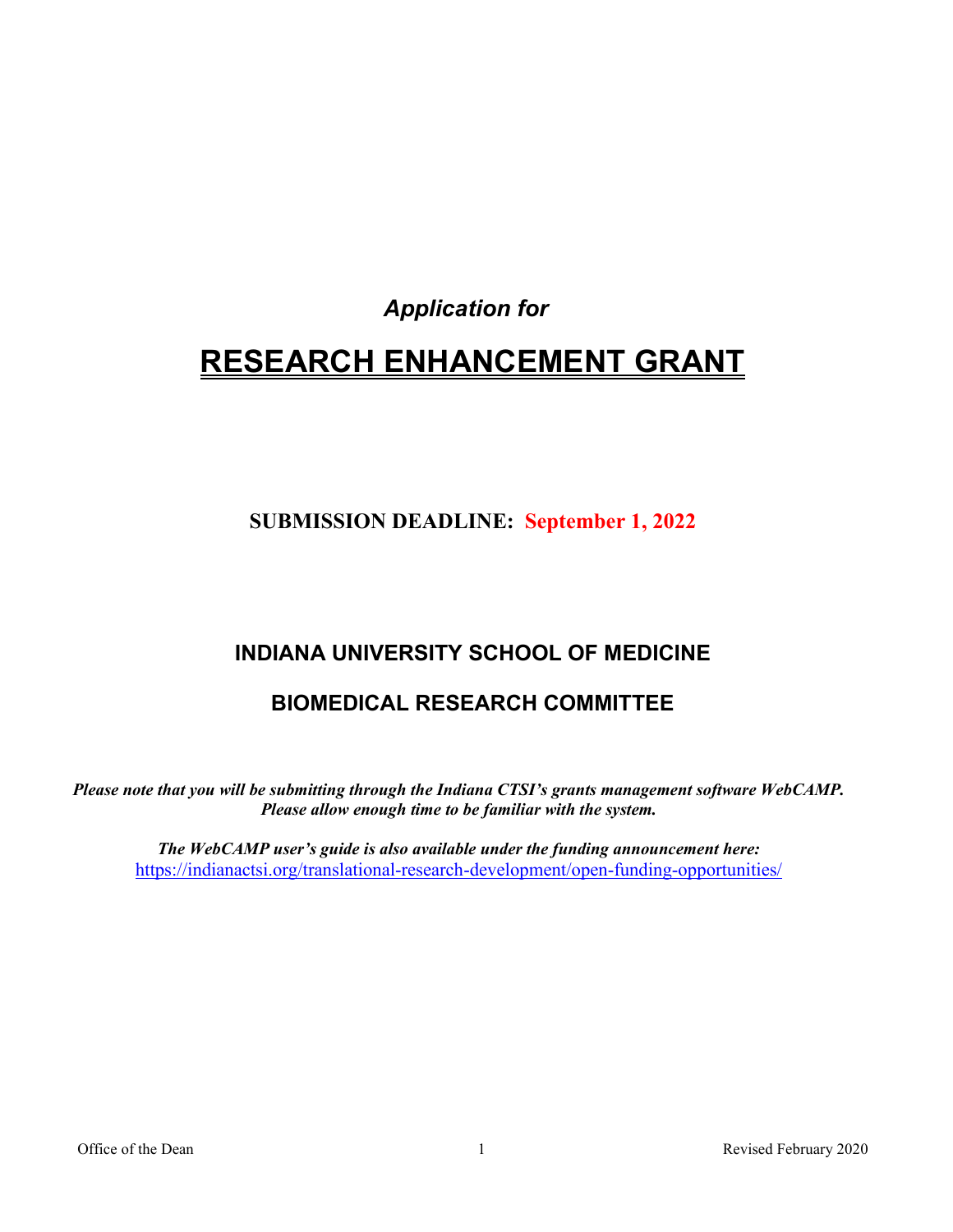### **INFORMATION FOR APPLICANTS**

### **OBJECTIVE**

The objective of the Research Enhancement Grant program is to stimulate research productivity at the nine regional campuses (this does not include the IUPUI campus). The intent is to foster scholarly and creative research by worthy investigators so that they can compete successfully for extramural research support.

This program is funded by the School of Medicine with matching funds contributed by each of the regional campuses. It is anticipated that 2 grants will be awarded each fiscal year for a one (1) year duration (maximum award of \$50,000).

#### **WHO MAY APPLY**

All full-time **IU School of Medicine faculty**, regardless of tenure status, having an appointment of Assistant Professor or Assistant Scientist and above at the time of award start, are eligible to apply for a Research Enhancement Grant. Primary appointment must be in the School of Medicine. Faculty in visiting ranks are not eligible for funding through this mechanism.

Note: Investigators may not simultaneously apply for a Research Enhancement Grant and a Biomedical Research Grant, nor may they apply for either one if they have received funding from either source in two of the preceding four twelve month periods from the date of submission of the proposed application.

#### **RESTRICTIONS**

- 1. Grant applications will be considered from applicants who have <\$100,000 (direct costs) in extramural funding as of the proposed award start date. Extramural funding should be construed to mean grants from Federal and state agencies (e.g. NIH, NSF, VA, USDA, ISDH), National Organizations and Foundations (e.g. National Heart Association, Robert Wood Johnson Foundation, Howard Hughes Foundation), and Industry (e.g. GlaxoSmithKline, Eli Lilly Company) of \$100,000 (direct costs) or greater per annum. Clinical trial contracts and salary support on career development award(s) do not count toward the \$100,000 limit and grants in no-cost extensions or nearing the end of their award term may list remaining fund balances in lieu of the full awarded amounts. The amount of all extramural funding available to the applicant, if any, must be detailed. This includes any funding through program projects, centers, joint grants and any other mechanisms. If such funds are available, the relevant specific aims of that portion of the project or center grant must be provided. In listing support, the PI must specify dollar amounts for collaborative grants as well as for individual grants. If they are not the PI, the role in the project must be clearly specified, along with any resources or funding for that role.
- 2. Funding for personnel is meant to provide interim support for technical assistance needed to carry out the project. Salaries for faculty members (including anyone eligible to apply for the grant) are not allowable.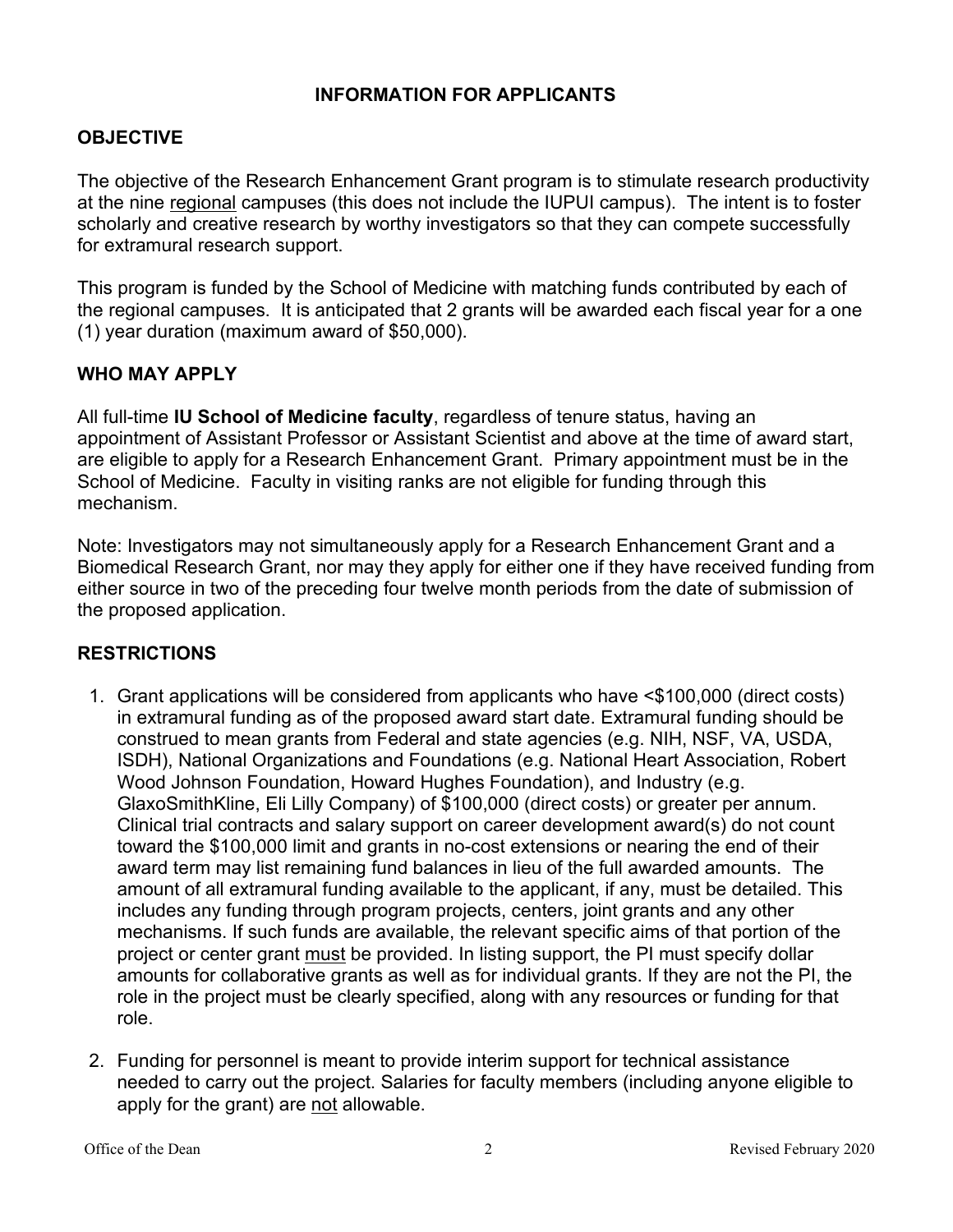Applicants for Research Enhancement funds who have submitted or have pending an application for extramural funding may use the same or similar proposal to apply to the Biomedical Research Committee, but this must conform to the Committee's guidelines and application format. If both applications are deemed meritorious, the applicant must address the overlap by submitting an official request to the BRC for review and / or return the expended REG funds if/when external funding is accepted for the same project.

- 3. **The applicant must address the Specific Aims for the single year of funding requested.** It is to the applicant's advantage to focus and establish priorities for the year, and to describe how the one year of funding requested will aid in either "jump-starting" a project or strengthening a planned or pending submission. The relevant parts of an extramural proposal may be appended if desired, but the priorities for the proposed year of funding must be clearly justified.
- 4. Applications from new (within 2 years at the time of submission) faculty must have a letter from the departmental chairman stating that the applicant has the support of the department and / or startup resources should either be needed to finish the project. The School of Medicine strongly endorses the development of mentoring committees for new faculty. If such a mentoring committee or faculty mentor has been appointed it should be included in the Regional Campus Dean/Director's letter as a facet of the new investigator's support system.

**Applicants are strongly encouraged to have a senior researcher review the proposal before the Regional Campus Dean/Director signs the cover letter. It would be helpful if the Regional Campus Dean/Director, in their cover letter, indicated who had helped the applicant review the proposal before submission.**

- 5. If the applicant is between extramural funding periods, it is to the applicant's advantage to focus and establish priorities for the year, and to describe how the one year of funding requested will aid in strengthening a planned or pending (re)submission. If the funding gap arises because the applicant is between a submission and a resubmission, the applicant should provide details about the previous grant period and must whenever possible provide the IRG evaluation ("pink sheet") and indicate how this application will help address IRG comments and improve a resubmission. The relevant parts of the extramural proposal may be appended if desired, but the priorities for the proposed year of funding must be clearly justified.
- 6. A complete and unedited copy of reviewer's comments must be included in the appendices for all proposals previously submitted for any type of extramural or intramural funding, including a revised Research Enhancement or Biomedical Research Grant, if they are relevant to the current application.
- 7. Requests for purchase of capital equipment will not be considered, nor will requests for funds to pay equipment service maintenance contracts.
- 8. Applications for the sole purpose of maintaining animals and animal colonies will not be considered. However, animal purchase and per diem costs, related to the proposed research project, are allowable.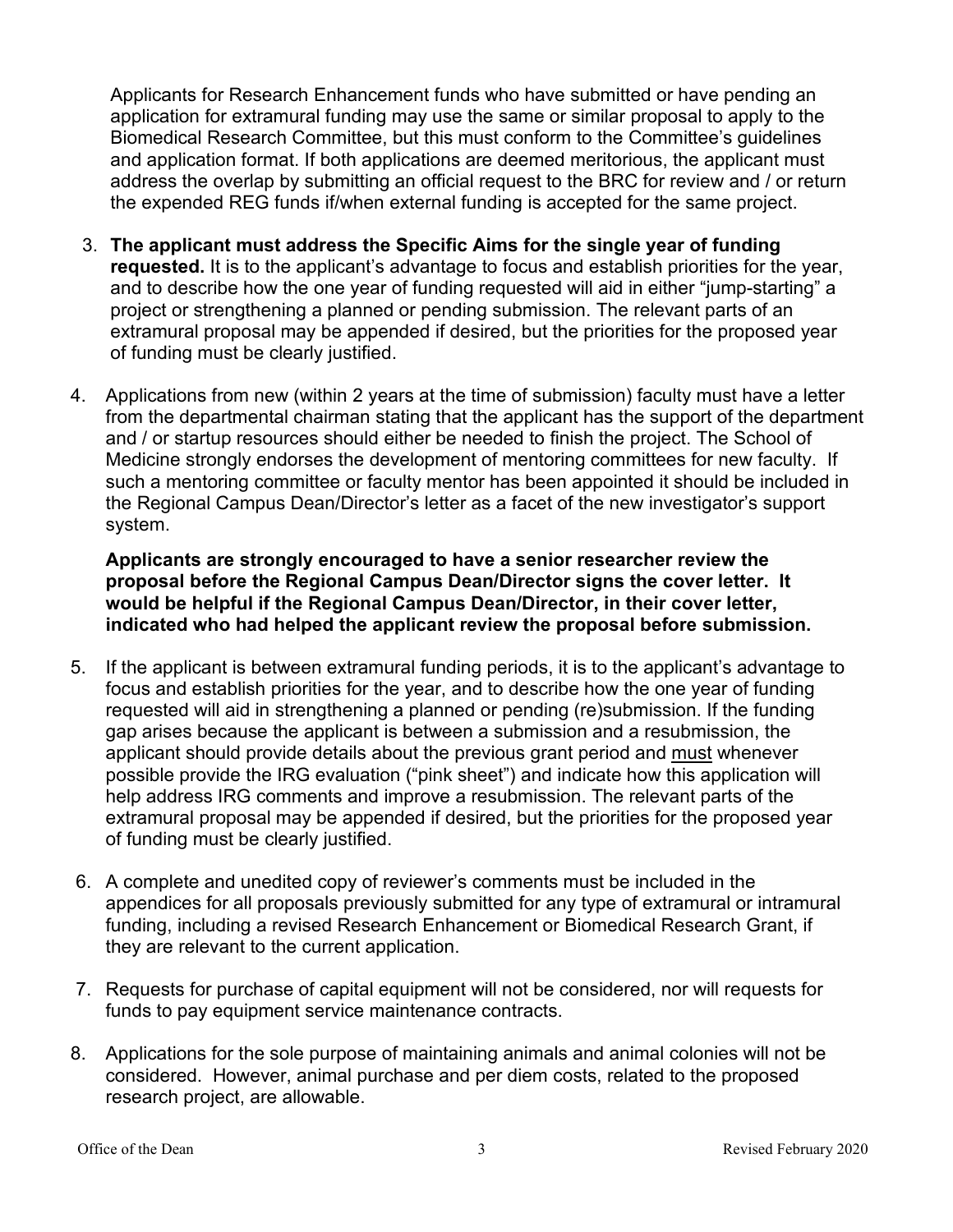- 9. Requested grant funding period cannot exceed 12 months. However, funded projects may be extended for up to one year with approval. Guidelines for submitting a request for a no cost extension may be found: [https://indianactsi.org/translational-research](https://indianactsi.org/translational-research-development/no-cost-extension/)[development/no-cost-extension/](https://indianactsi.org/translational-research-development/no-cost-extension/)
- 10. Frequency and number of submissions:
	- Highly similar proposals may not be submitted as both a Biomedical Research Grant and Showalter Trust application. If eligible for both programs, the investigator is encouraged to submit to the Showalter Trust. Questions regarding application similarity should be sent to the IUSM Office of Operations and will be forwarded to the BRC for review.
	- Investigators may not simultaneously apply for a Biomedical Research Grant and a Research Enhancement Grant. An applicant may submit only one BRG or one REG application per deadline.
	- An applicant may not apply for a BRG or REG if they have received funding from either source in two of the preceding four twelve-month periods from the date of submission of the proposed application.
	- An applicant may not submit either a BRG or REG application with a start date which would overlap with the original project year of a current BRG or REG award; a BRG or REG recipient may submit if, on the proposed start date of the new application, the current award will be in a no-cost extension period.
	- The committee will not review a proposal more than three times (original plus two revised submissions) regardless to which mechanism it is submitted.
- 11. The independence of the investigator is an important criterion in the review of BRG and REG proposals. Non-tenure track faculty members who apply for Biomedical Research funding must provide a letter from the Regional Campus Dean/Director clearly addressing their independence including departmental plans for fostering their independence. Applicants who are, or have been, associated with a senior investigator at Indiana University are strongly advised to also include a letter from the senior investigator addressing the relationship of the applicant's project to the senior investigator's research.

## **REVIEW CRITERIA**

A broad range of research activities will be considered and while preliminary data is not required it can increase the significance and rigor of the proposal. An attempt will be made to identify research with the highest probability of leading to external funding. A sample review template is provided with RFA documents here: [CTSI REG Link](https://indianactsi.org/translational-research-development/open-funding-opportunities#REG202209)

## **MECHANISM FOR SUBMISSION OF APPLICATION**

Applications will be considered three times a year. **Submission due dates are 1) two weeks following the first regular business day in January, 2) the first regular business day in May, and 3) the first regular business day in September. The electronic application must be uploaded to the CTSI website by the submission due date.**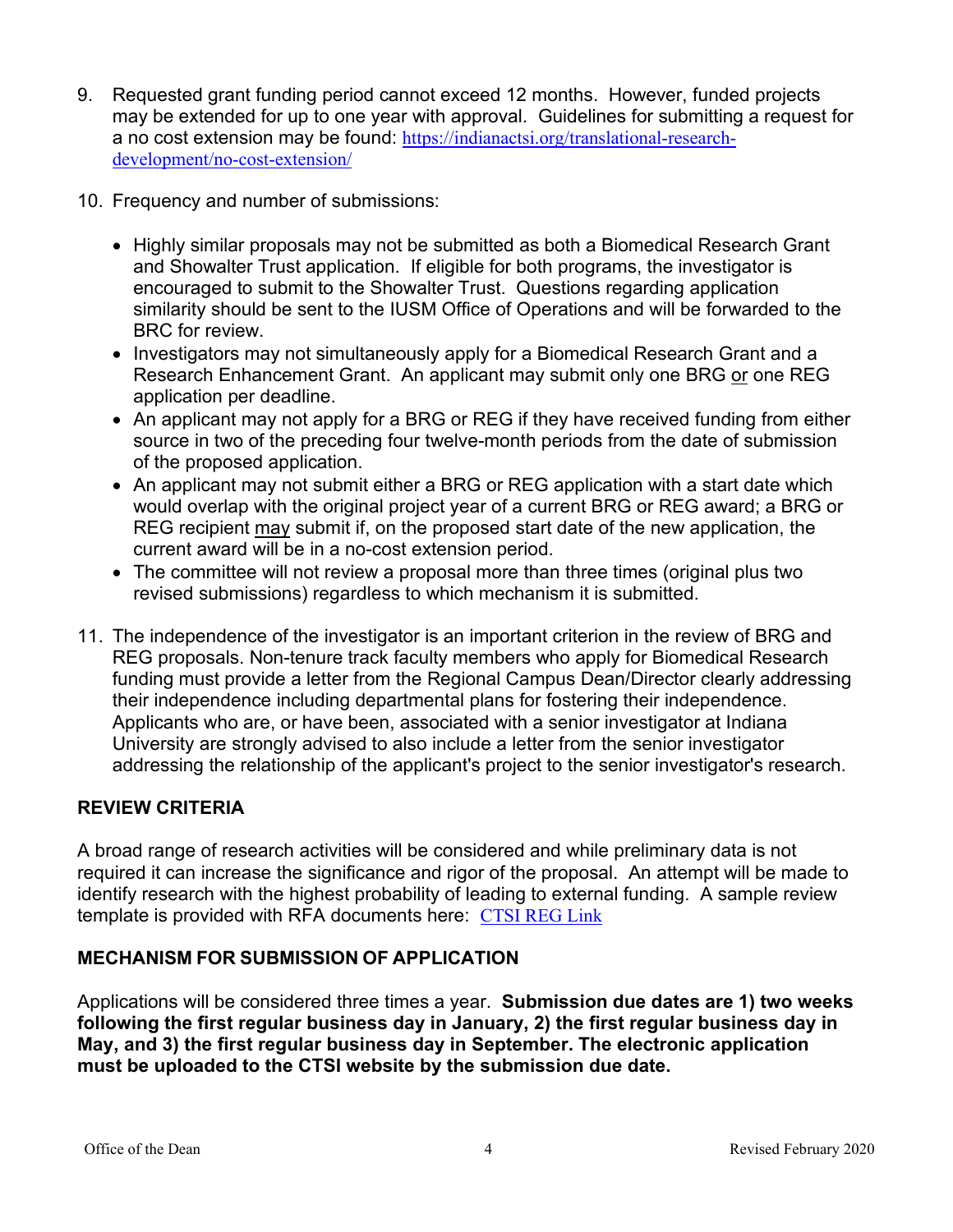Applications will be assigned for review prior to the next scheduled meeting of the Biomedical Research Committee, which will generally meet within six weeks of the submission date. Approximately two months should be allowed from submission of the application to the desired starting date (no earlier than March 1, July 1 and November 1 respective to submission due dates). The starting date of proposed project cannot be later than three months after the proposal submission deadline.

Application forms may be obtained from: [CTSI REG Link](https://indianactsi.org/translational-research-development/open-funding-opportunities#REG202209)

Applications will follow this sequence:

- **Page 1** Face page, which specifies the title of the proposal, principal investigator and his/her affiliation (i.e. ANAT – MEDN), where work will be performed, and the total budget. Note block indicating that a letter from the departmental chairman is required if the application is to be reviewed.
- **Page 2** Abstract page listing all professional individuals involved in the project and an abstract of the proposed research.
- **Page 3-4** State the reasons for the application at the present time and specify whether these are start-up funds for a new investigator or bridge funding between periods of extramural grant support. This should not exceed one page.

**If the request is a resubmission of a proposal previously reviewed by the Biomedical Research Committee, the applicant must include a detailed introduction showing what changes have been made to address the previous comments.** Changes should also be noted in the body of the proposal and prior review comments included in the appendices. This should not exceed one page.

- **Page 5-6** Budget page listing the direct costs for all personnel. **No capital equipment and no investigator travel can be requested.** Patient care costs, which might include travel, can be requested. Supplies and other costs must relate directly to performance of the project. No F & A may be requested. All costs should be specifically justified (limit justification to one page).
- **Page 7-11 Biographical sketch** of the principal investigator use the NIH Biographical Sketch Format.
- **Page 12 Other Support** of principal investigator: Since the guidelines restrict funding to applicants who do not have extramural funding of \$100,000 (direct costs) or greater per annum, it is critical that the Other Support page be clear and detailed, and include funding through program projects, centers, joint grants, etc., as well as the role of the applicant in each grant and any potential overlap.
- **Page 13-end** Research Plan (items A-D below) should be typed on 8 ½ x 11 white paper with at least 1/2 inch margins and is **not to exceed 8 pages.** Type size should follow NIH guidelines, Arial, Helvetica, Palatino Linotype or Georgia typeface and a font size of 11 points or larger. Type must be clear and readily legible, and reasonable size.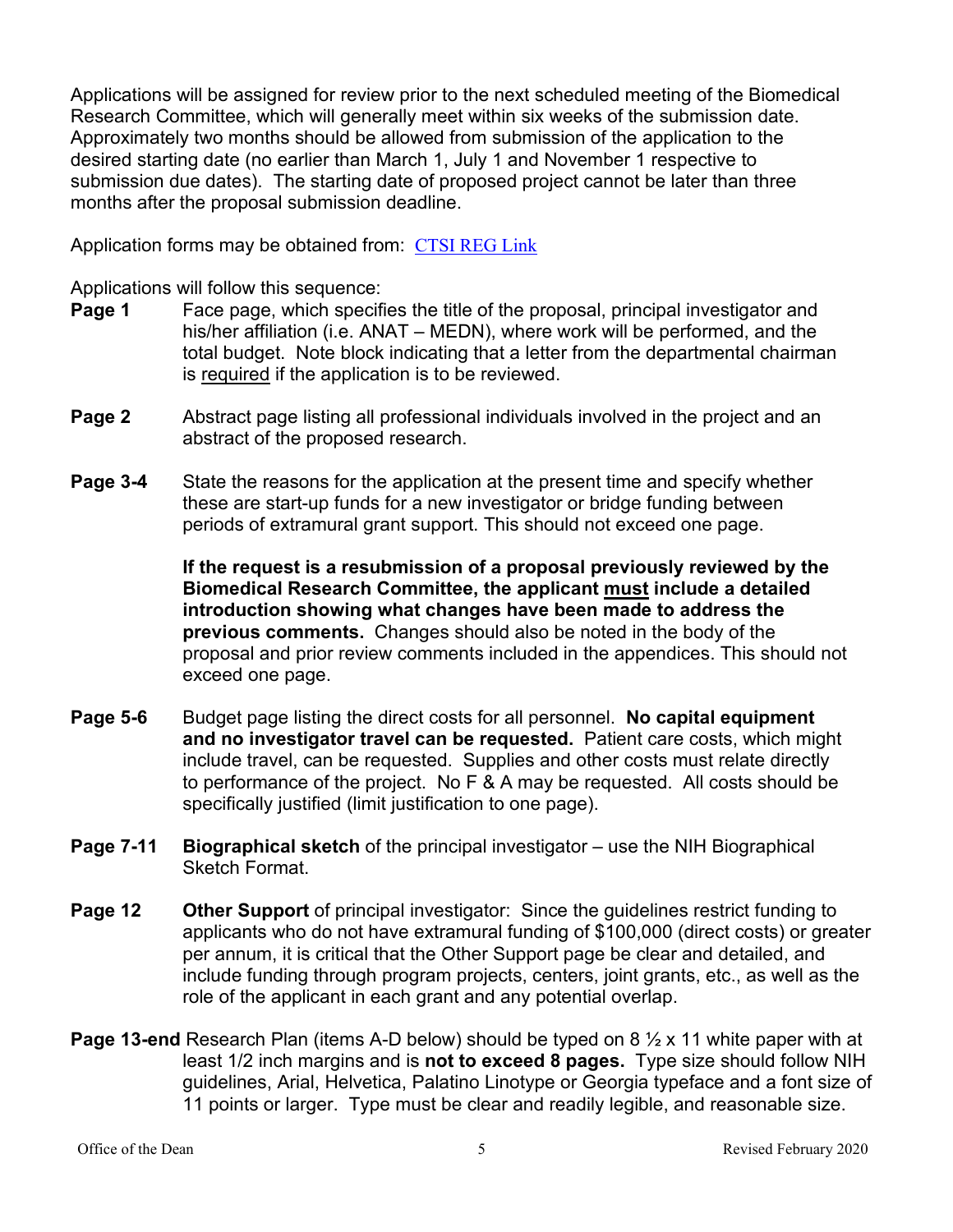The Research Plan should address the single year of funding requested. Relevant parts of an extramural proposal may be included, if desired, to show the scope of the overall project and to justify how the funding requested will aid in either "jumpstarting" a project or strengthening a planned or pending submission. It is to the applicant's advantage to focus and establish priorities for the year. These priorities should be made clear in all relevant sections of the Research Plan.

References should follow the Research Plan but are not counted in the page limit.

The application narrative should be structured in accordance with the following format. Please be sure to address the new areas of focus from the NIH regarding scientific premise, rigor, biological variables, and authentication [http://grants.nih.gov/grants/RigorandReproducibilityChart508.pdf\)](http://grants.nih.gov/grants/RigorandReproducibilityChart508.pdf).

#### **A. Specific Aims:**

This section should include objective, rationale, central hypothesis, and specific aims of the proposal. Follow NIH R01 format.

#### **B. Significance:**

This section should include background and importance of proposed work as well as its potential for extramural support. Follow NIH R01 format.

#### **C. Innovation:**

How does the proposed project seek to challenge existing paradigms including novel concepts, approaches, methodologies, instrumentation, or inventions of current research or clinical practice? Are these innovations new to one field of research or unique in a broad sense? Follow NIH R01 format.

#### **D. Approach:**

This section should include preliminary data (if available) and research strategy. While preliminary data is not required it can increase the significance and rigor of the proposal.

Research strategy should include for each separate specific aim, rationale, proposed experiments and anticipate results/alternate strategies. Please follow NIH R01 format.

#### **E. References**

#### **F. Facilities Available:**

Describe the facilities available for this project including laboratories, clinical resources, office space, animal quarters, etc. List major items of equipment available for this work.

#### **G. Collaborative Arrangements:**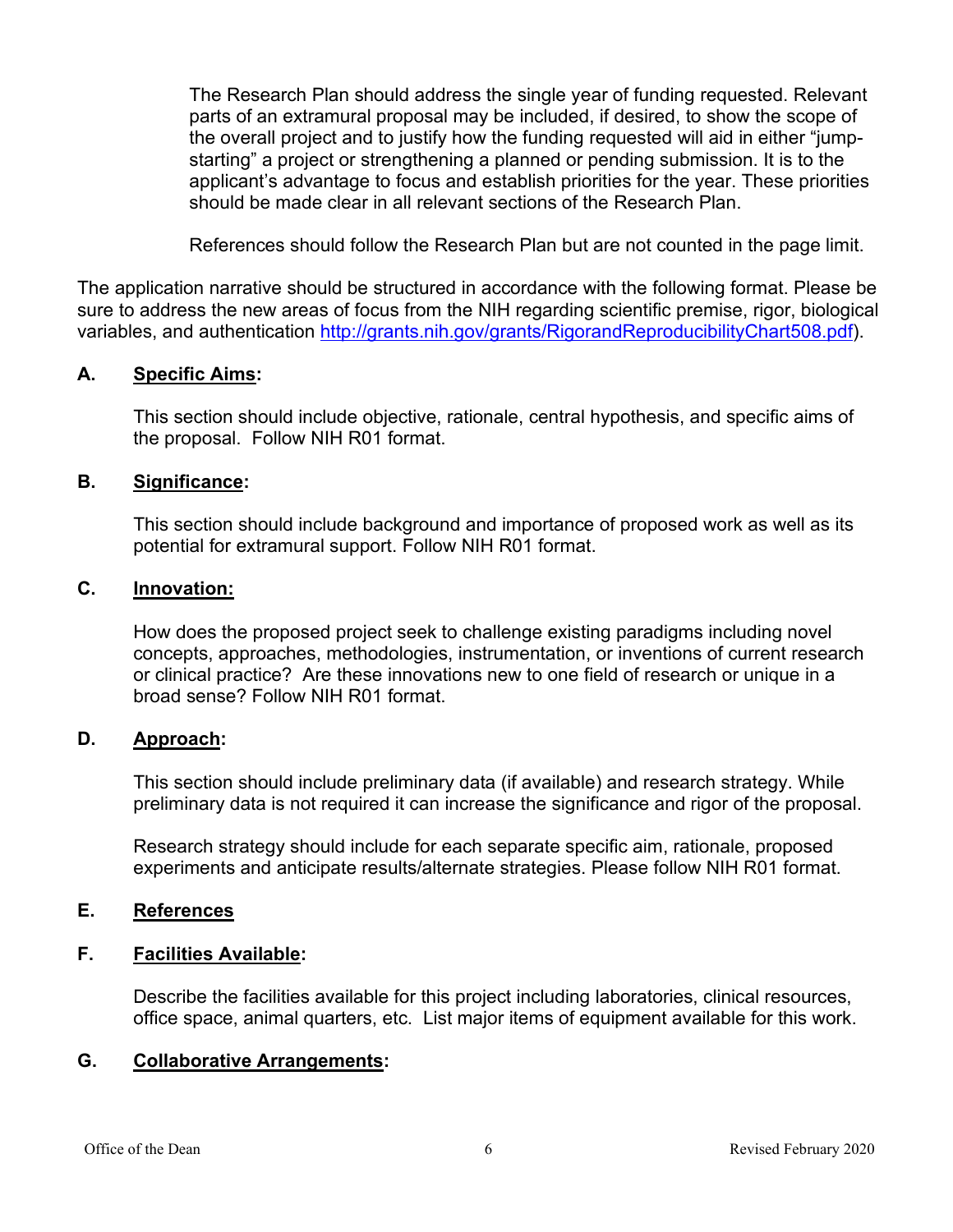If the proposed project requires collaboration with other investigators, describe the collaboration and provide evidence to assure the reviewers that the other collaborators agree (letters of support in the addendum).

## **H. Letters of Support:**

## **1. Regional Campus Dean/Director Letter (required)**

Letter should include:

- If applicant is non tenure track, the independence of the applicant, including departmental plans for fostering independence,
- If the applicant is moving from a visiting faculty position or a non tenure track position to a tenure track position by the time of the award, the chair/director letter should explain the appointment and verify it is not dependent on an award or anything else that is uncertain
- Availability of start-up funds and / or continued departmental support, if the applicant is within the first 2 years of the faculty appointment
- Verification that a faculty mentor and/or mentoring committee is in place
- Who, if anyone, has reviewed and approved the application prior to submission
- If the applicant is between extramural funding periods, indicate that there is a plan for departmental support for the term of the grant.

## **2. Senior Investigator Letter (optional)**

This letter is optional but strongly advised for research-track applicants who are, or have been, associated with a senior investigator. Letter should address the relationship of the project to the senior investigator's research.

## **I. Supporting Information:**

Attach any supporting material as an addendum.

## **Submit electronic application using the 'Start a submission' link at** [CTSI REG Link](https://indianactsi.org/translational-research-development/open-funding-opportunities#REG202209)

The electronic application (including addendum) should be in a single PDF file **that includes scanned signatures**.

## **REPORTING REQUIREMENTS FOR AWARDEES:**

- All award recipients must agree to comply with the reporting requirements as described below.
- 1. At time of award, provide all required investigator and study (regulatory) information.
- 2. Annual progress reporting while the project is still active to describe research progress
- 3. Annual follow up for 5 years after the project is complete, to provide (a) publications (b) grants submitted; (c) grants funded that used data generated by core, and (d) intellectual property.
- 4. A CTSI representative will contact you to submit your report. If at any interval a progress report is not returned, current or future funding may be jeopardized.
- 5. By accepting this award, grant recipients agree to have their names and project titles publicly posted on the website and/or in a publication.
- 6. Notify the Indiana CTSI @ [trnsldev@iu.edu](mailto:trnsldev@iu.edu) in writing if leaving the university prior to the